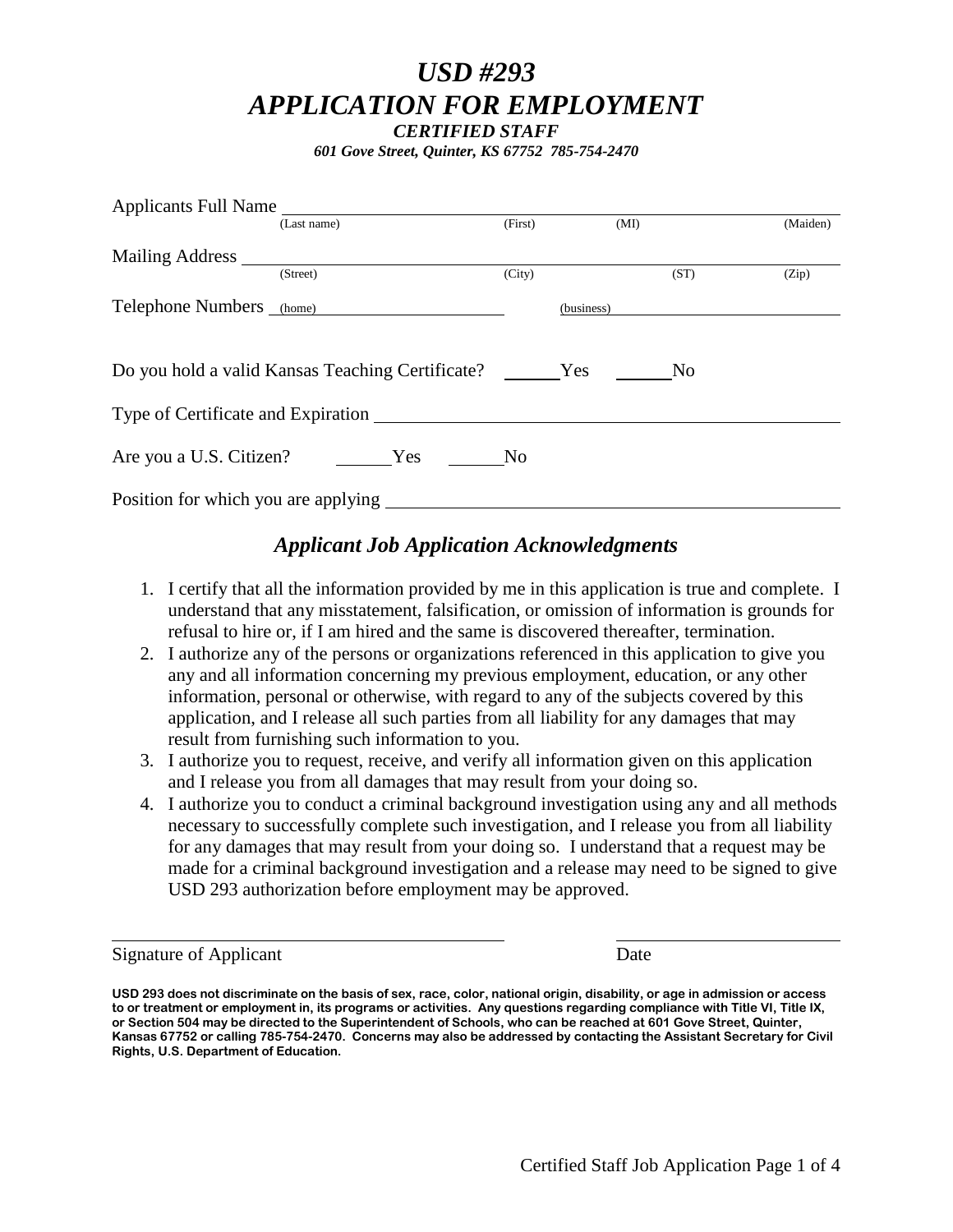#### ACADEMIC PREPARATION

INSTRUCTIONS: Include all college and university preparation. Express college credits in semester hours.

| School or Institution<br>Name and Location | Dates<br>Attended | Major | Semester<br>Hours | Minor | Semester<br>Hours | Degree or<br>Diploma |
|--------------------------------------------|-------------------|-------|-------------------|-------|-------------------|----------------------|
|                                            |                   |       |                   |       |                   |                      |
|                                            |                   |       |                   |       |                   |                      |
|                                            |                   |       |                   |       |                   |                      |
|                                            |                   |       |                   |       |                   |                      |
|                                            |                   |       |                   |       |                   |                      |
|                                            |                   |       |                   |       |                   |                      |
|                                            |                   |       |                   |       |                   |                      |
|                                            |                   |       |                   |       |                   |                      |
|                                            |                   |       |                   |       |                   |                      |

## STUDENT TEACHING

(For inexperienced Teachers Only)

| Dates | Grade or Subjects Taught | Name and School Address of Supervising | <b>Semester Hours</b> |
|-------|--------------------------|----------------------------------------|-----------------------|
|       |                          | Teacher                                | Earned                |
|       |                          |                                        |                       |
|       |                          |                                        |                       |
|       |                          |                                        |                       |
|       |                          |                                        |                       |
|       |                          |                                        |                       |

#### TEACHING EXPERIENCE

(Most Recent Position First)

| Dates | Full or Part Time | Grade or Subject | Salary | Name of Principal/Supervisor |
|-------|-------------------|------------------|--------|------------------------------|
|       |                   |                  |        |                              |
|       |                   |                  |        |                              |
|       |                   |                  |        |                              |
|       |                   |                  |        |                              |

# EXPERIENCE OTHER THAN TEACHING

| Dates | Type of Work | Location | Name & Address of Employer |
|-------|--------------|----------|----------------------------|
|       |              |          |                            |
|       |              |          |                            |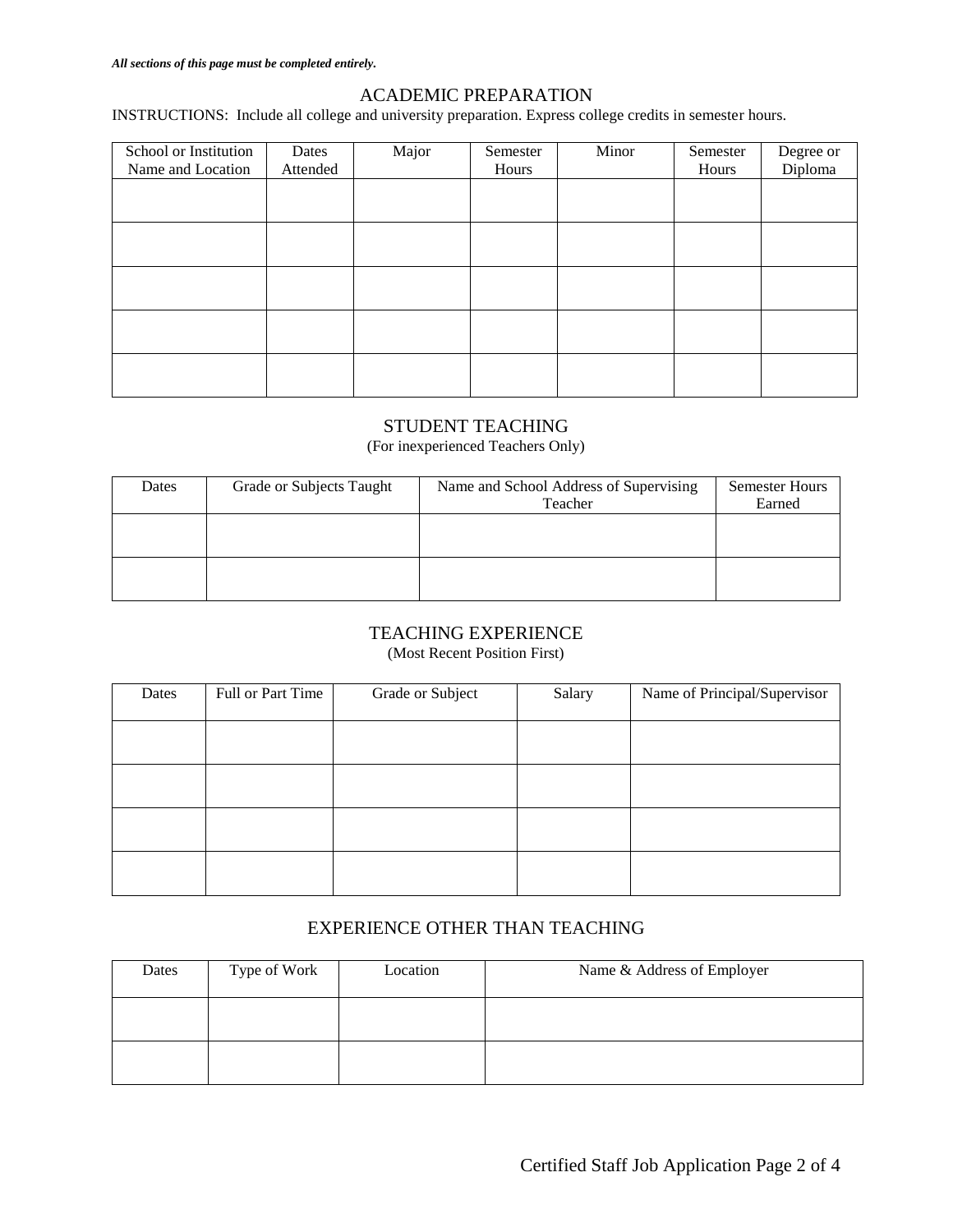#### PROFESSIONAL REFERENCES

List persons who you are willing to have contacted for confidential recommendations. If you are presently teaching, include your supervisors.

| Name | <b>Present Complete Address</b><br>And Phone Number | <b>Position at Present</b> |
|------|-----------------------------------------------------|----------------------------|
|      |                                                     |                            |
|      |                                                     |                            |
|      |                                                     |                            |
|      |                                                     |                            |
|      |                                                     |                            |
|      |                                                     |                            |
|      |                                                     |                            |
|      |                                                     |                            |
|      |                                                     |                            |
|      |                                                     |                            |

#### OTHER INFORMATION

1. List any extra-curricular activities that you are willing to direct and previous experience:

<u> 1989 - Johann Stoff, deutscher Stoffen und der Stoffen und der Stoffen und der Stoffen und der Stoffen und der</u>

<u> 1989 - Johann Stoff, deutscher Stoffen und der Stoffen und der Stoffen und der Stoffen und der Stoffen und d</u>

- 2. List college activities engaged in, and any honors received before or since graduation:
- 3. An interview is required for employment. Are you willing to come to Quinter for an interview at your own expense? If yes, indicate convenient dates.
- 4. If offered and conditions prove satisfactory, have you any plans which would prevent your teaching in this district at least 3 years?
- 5. List professional organizations to which you belong.
- 6. What special strengths, talents and/or unique qualities do you possess which might be useful in your employment.